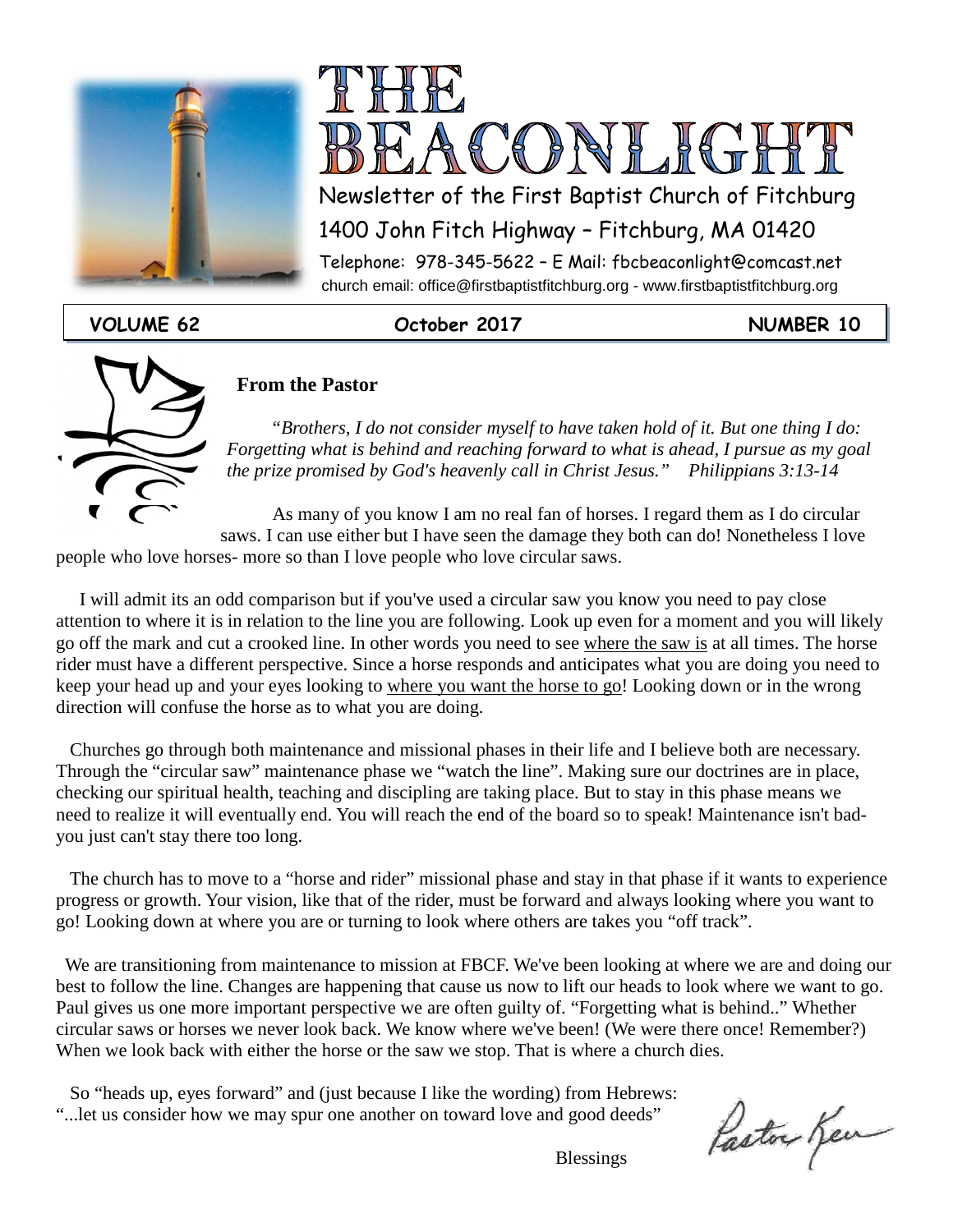

## October 13-14, 2017 DoubleTree by Hilton in Leominster

We're very excited about our upcoming MissionWorks planned with our partners in RI and invite you to join with us and experience the excitement of missions. Our keynote speakers are Rev. Morris Stimage-Norwood of the Greater New Life Church in Springfield and Rev. Lisa Harris of AB Home Mission Societies. We're offering an off-site mission opportunity with Habitat on Friday morning and afternoon as well as a mission project at the hotel on Friday for White Cross.

We have a low, group rate of \$90 at the DoubleTree by Hilton at Leominster.. You may book your hotel room now by calling (978) 534-9000. Please specify TABCOM when calling and the code is "TAB." The deadline to ensure this hotel group rate is by Sept. 30.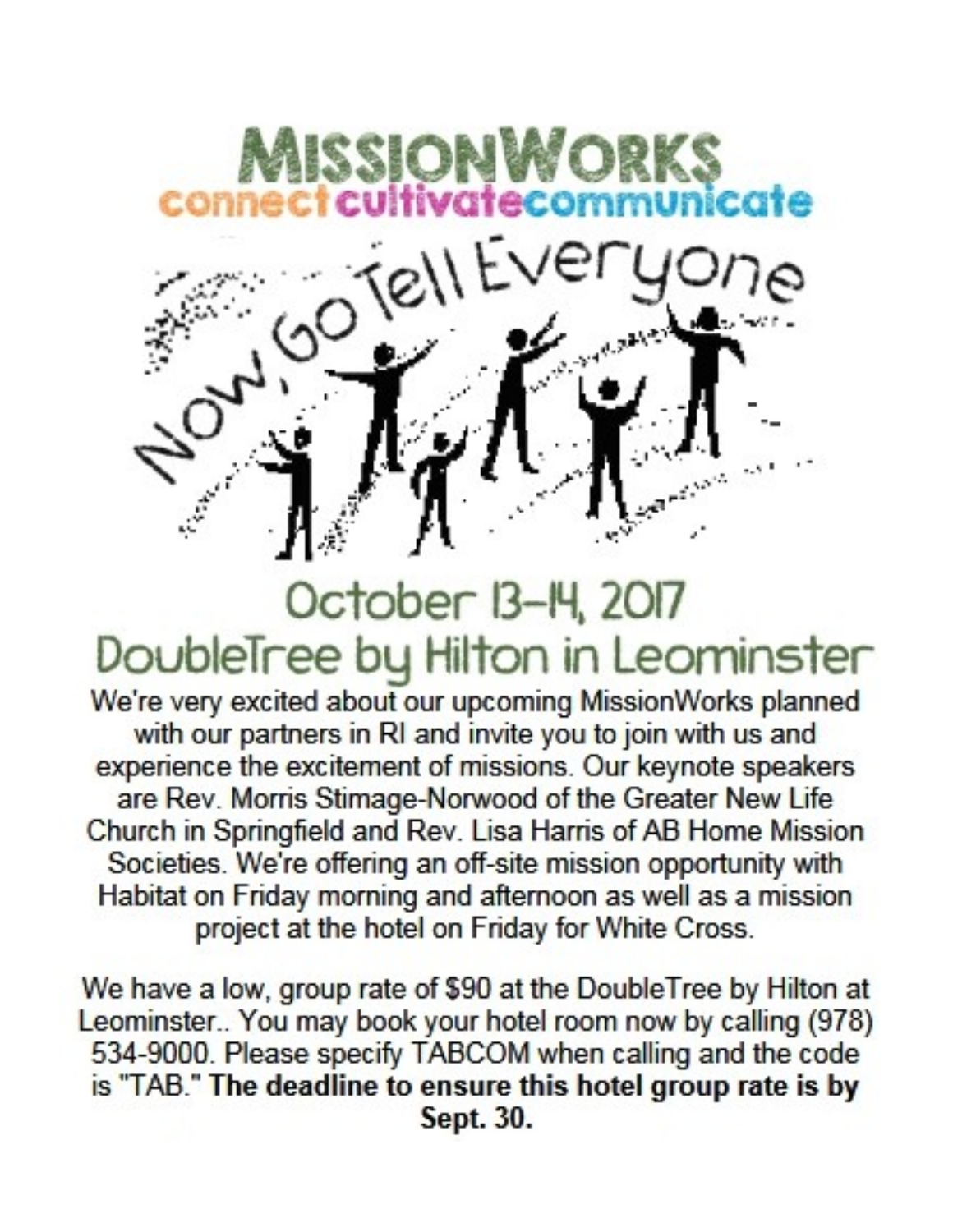### *What is it like to be a Christian?*

 **It is like being a pumpkin that is carved into a jack-o-lantern.** 

**God picks us from the pumpkin patch and brings us in from the field. The Bible says He selects us out of the world. We are in the world but no longer of the world. Jesus said, "***As it is, you do not belong to the world, but I have chosen you out of the world.***" (John 15:19)** 

**God washes all the "dirt" off the outside that we received from being around all the other pumpkins. All the outside influences of our former life must be cleaned up.** 

**God carefully removes all the "yucky stuff" called "sin" from the inside. He then changes us from the inside out by the Power of His Word. That's why it is important to meet with the church and learn God's Word.** 

**He carves a new smiling face. Our countenance is changed by the power of His presence in our life. We then become so grateful. It can even show on our face!** 

**Finally, God puts His light inside of us to shine for all the world to see.**

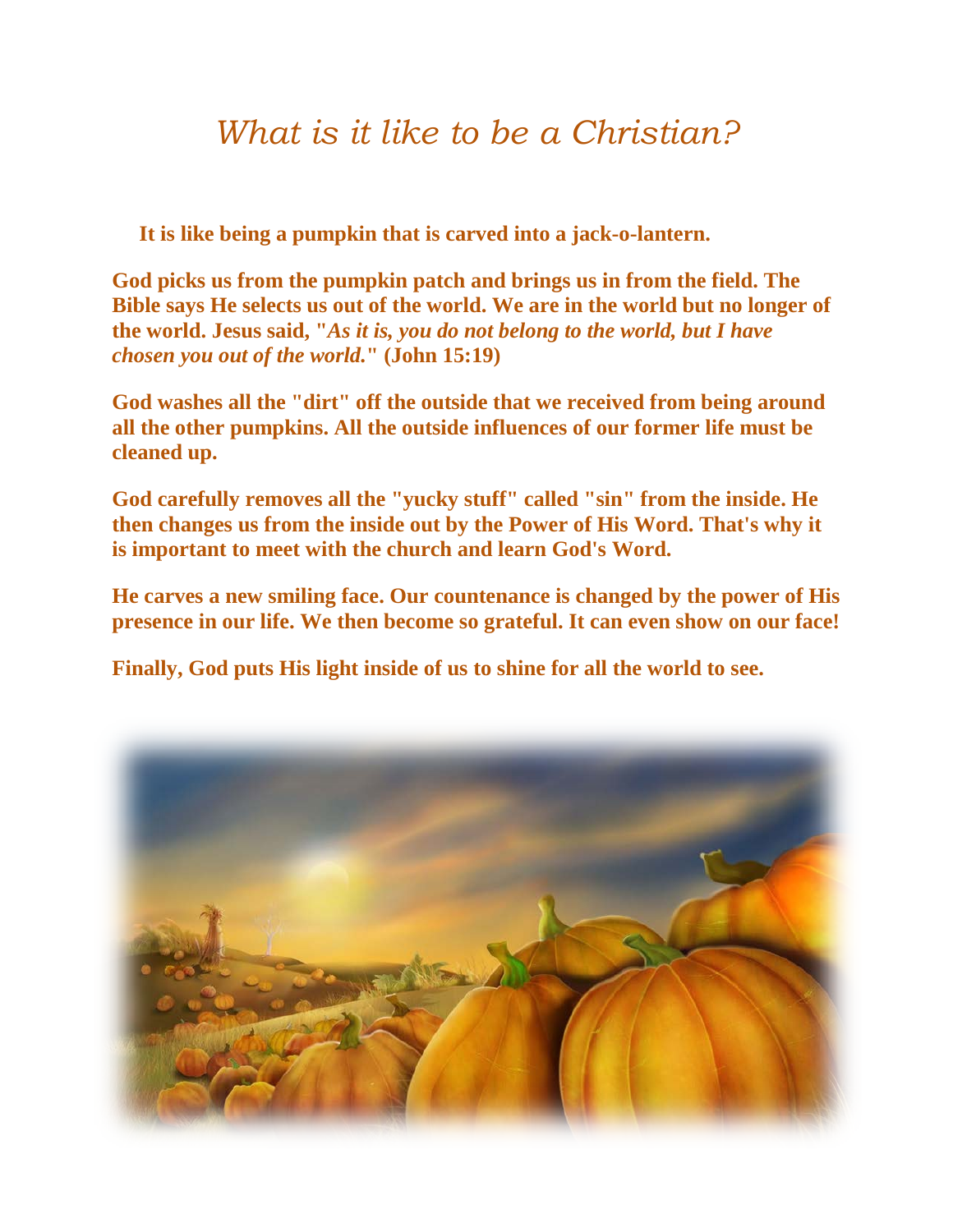

Looking for Anyone Interested **In** Playing Cribbage

Perhaps play once a once or twice a month or even weekly…………..

If interested please contact Mark Bigelow at 978-342-5337 or email at: [msb080456@aol.com](mailto:msb080456@aol.com) . Time and place will be at player's convenience and will be announced.

# Wishful Hand



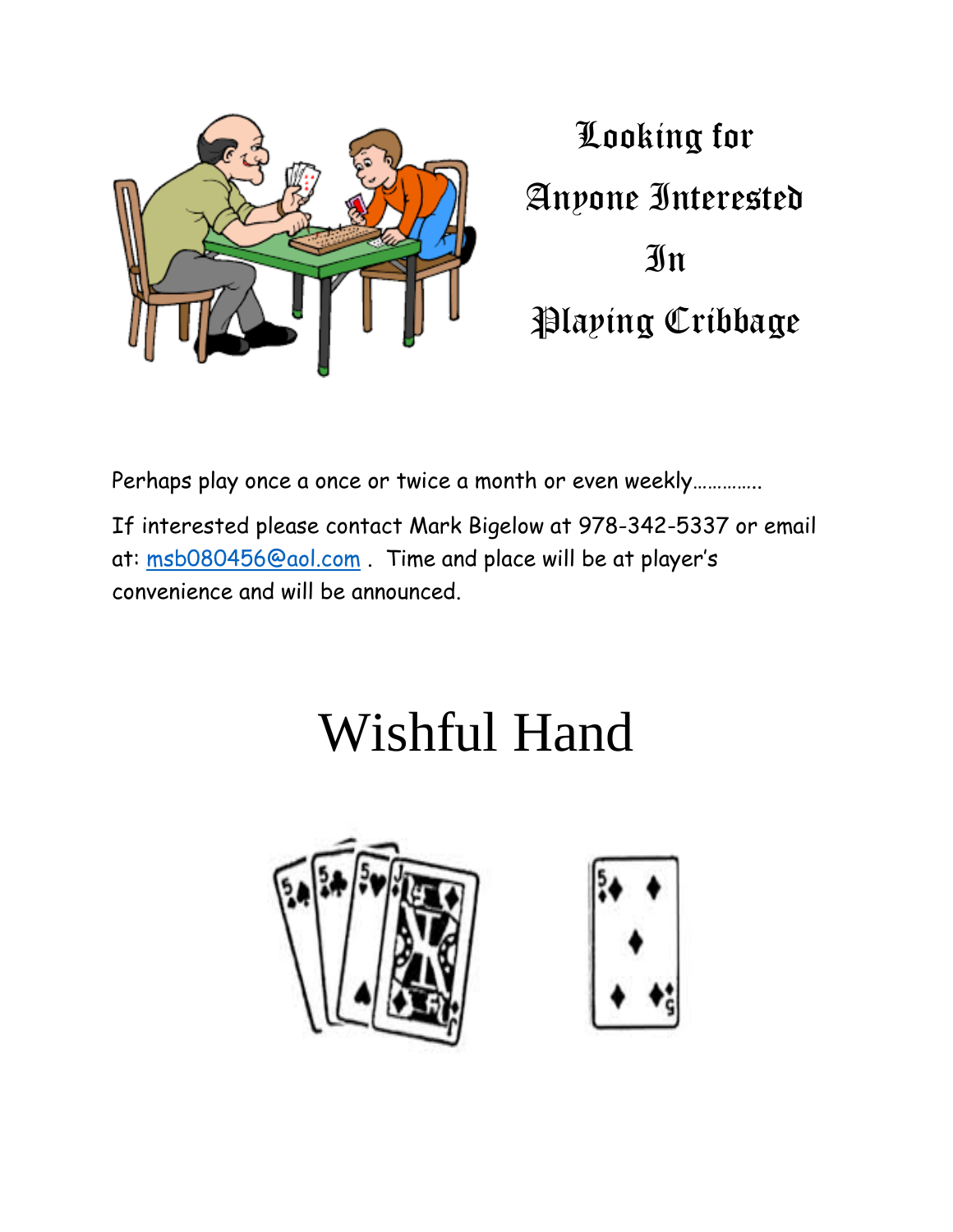## Recipe of the Month

## **Tomato-Mushroom Strata**



### *Ingredients:*

PAM No-Stick Cooking Spray 1 carton (16 oz each) Egg Beaters Original 1/4 cup fat free milk 1/4 teaspoon salt 1/8 teaspoon ground black pepper 2 cups French bread cubes (1-inch cubes) 1-1/2 cups frozen hash brown potatoes, shredded style 1 can (14.5 oz each) Hunt's Diced Tomatoes with Basil, Garlic and Oregano, drained 1 can (8 oz drained wt each) sliced mushrooms, drained 1/2 cup shredded reduced fat Cheddar cheese

#### **Preparation:**

#### **Step one**

**Preheat oven to 375°F. Spray 8x8-inch glass baking dish with cooking spray; set aside.**

#### **Step two**

**Combine Egg Beaters, milk, salt and pepper in large bowl. Add all remaining ingredients; toss to coat. Place mixture in dish.**

#### **Step three:**

**Bake 50 minutes uncovered or until knife inserted in center comes out clean. Remove from oven; let stand 5 minutes.**

#### **Tips :**

**French bread works best for this strata, but if it is unavailable, try using another firm white bread, dry bread or toasted bread. When a piece of French bread becomes too stale to eat fresh, wrap well and place in freezer to have available the next time you want to make this recipe.**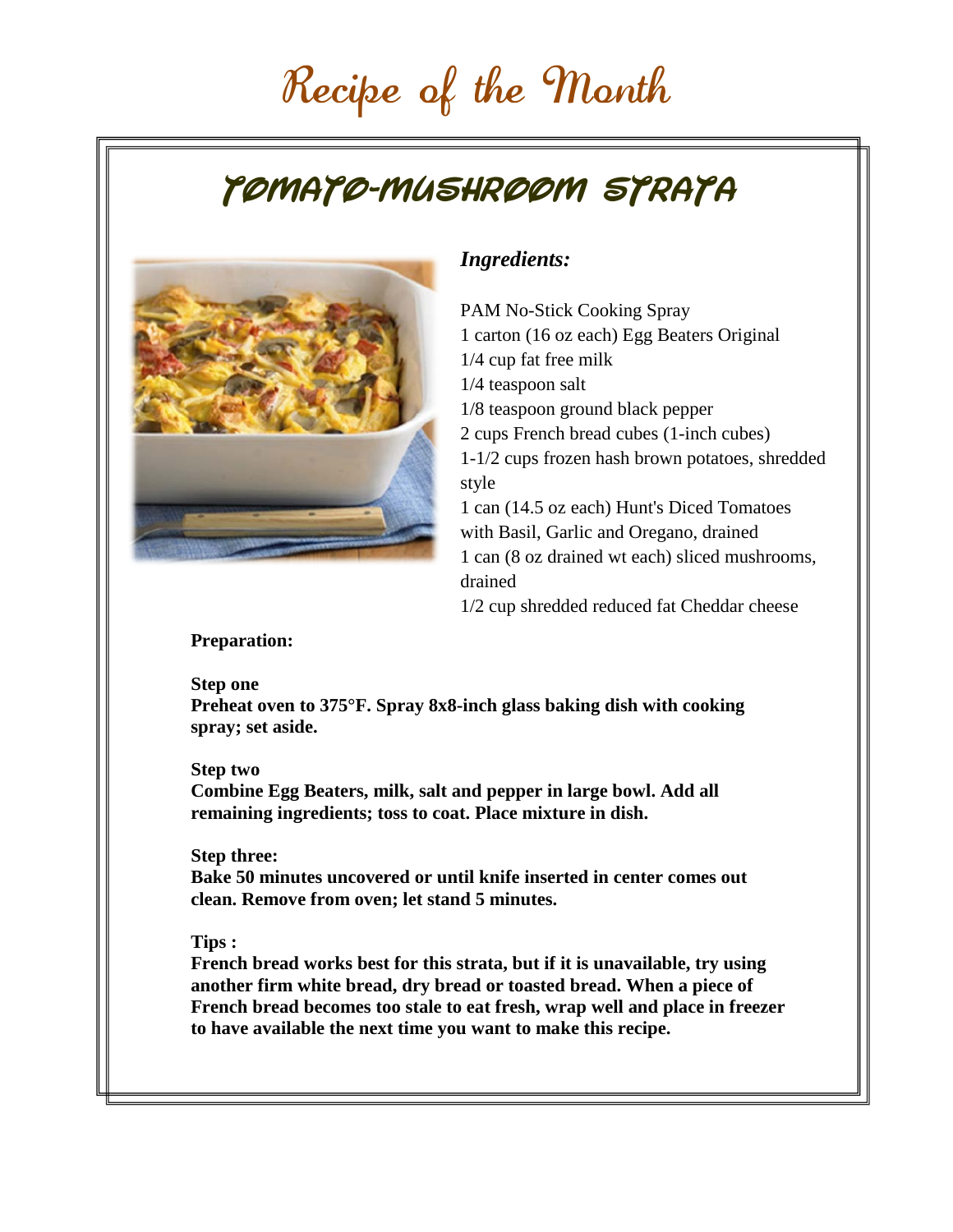

Every Sunday at  $4:30$  P.M.

Adams Fellowship Hall First Baptist Church 1400 John Fitch Highway Fitchburg, MA 01420-2035



Sponsored by the First Baptist Church of Fitchburg and the Haven Church of Fitchburg For more information please Pastor Tim Roberson at 774-225-3539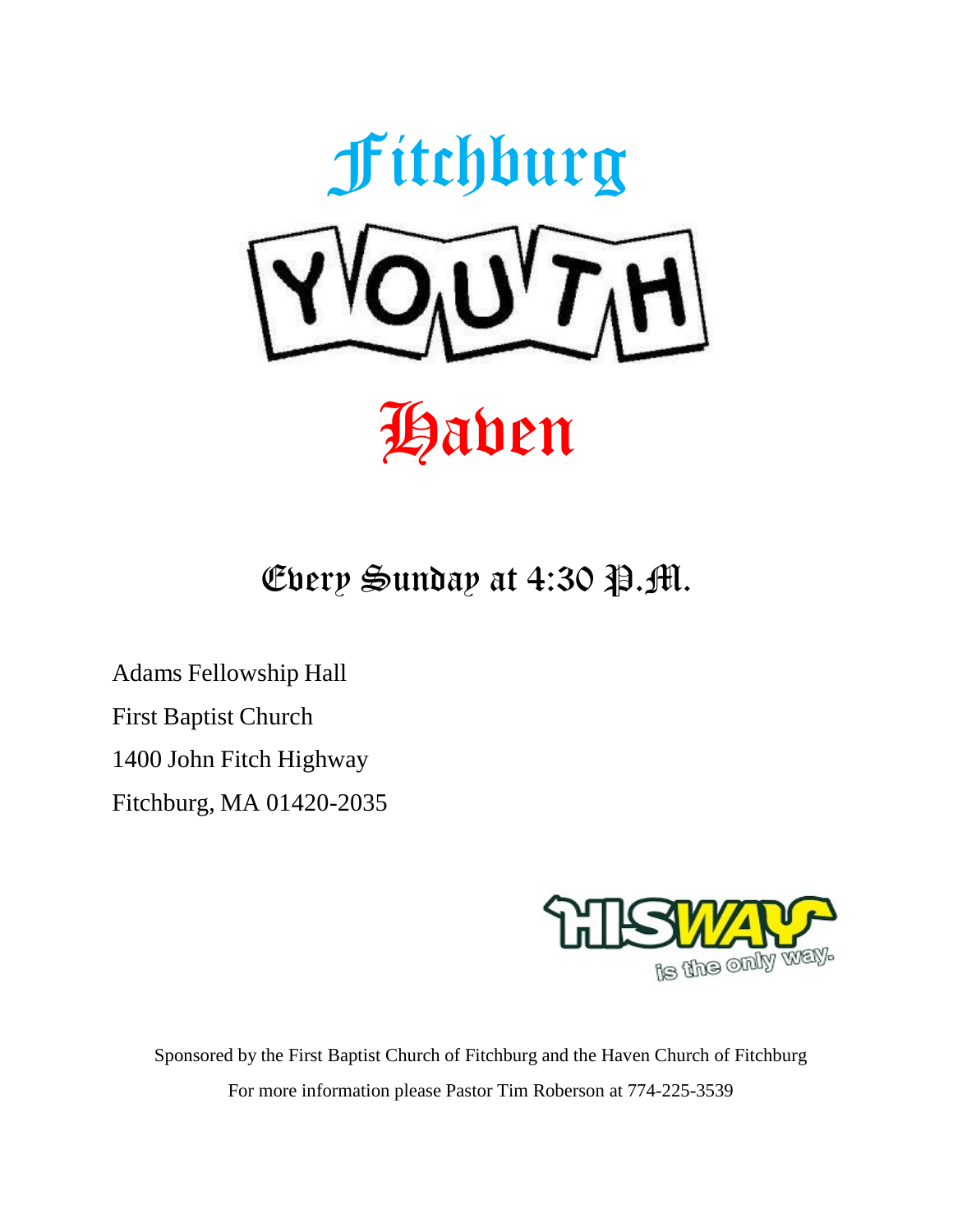# **Local News**

respectively. Her niece and nephew Karen Dolifka and<br>David Mitchell both live in Texas LEOMINSTER----Graglenn "Greg" Marjorie (Gibbs) Mitchell, of Leominster, died Wednesday, September 13, 2017 in HealthAlliance-Leominster Hospital. She was born in Buffalo, NY, daughter of Glenn and Grace (Jones) Gibbs. As they grew her family became separated by distance. Greg's cherished brother Gregg Gibbs lives in Fitchburg. Her much loved first cousins, Glenda Smyers, Bruce Gibbs and Tedd Parshe, live in Carrollton, VA, Gowanda, NY and Boulder Creek, CA David Mitchell both live in Texas.

As a child, Greg had many experiences as her father was transferred. She graduated from Ohio University in Athens, OH with a BA in English and Political Science. Professionally, Greg followed three career choices: first in retail human resources and training, then sales and finally as an educator in the Department of Youth Services, a position she truly loved.

Greg was very lucky to have wonderful friends. Her caregivers at Burbank Cancer Center are special people. Thank you to Dr. Ali and to Greg's wonderful nurse Laura, for your care.

A lover of dogs, Greg hopes to meet her canine buddies at the Rainbow Bridge.







#### *Careful Planning Makes a Difference*

#### **ANTHONY V. FEROCI, JR. ATTORNEY AT LAW**

114 Merriam Ave - Suite 204 Leominster, MA 01453 978-466-5011

Elder and Disability Law Medicaid Planning Estate Planning

#### *Please consider signing up for...*

*Worship Leader Usher Door Greeter or Coffee Hour We all enjoy these services!*

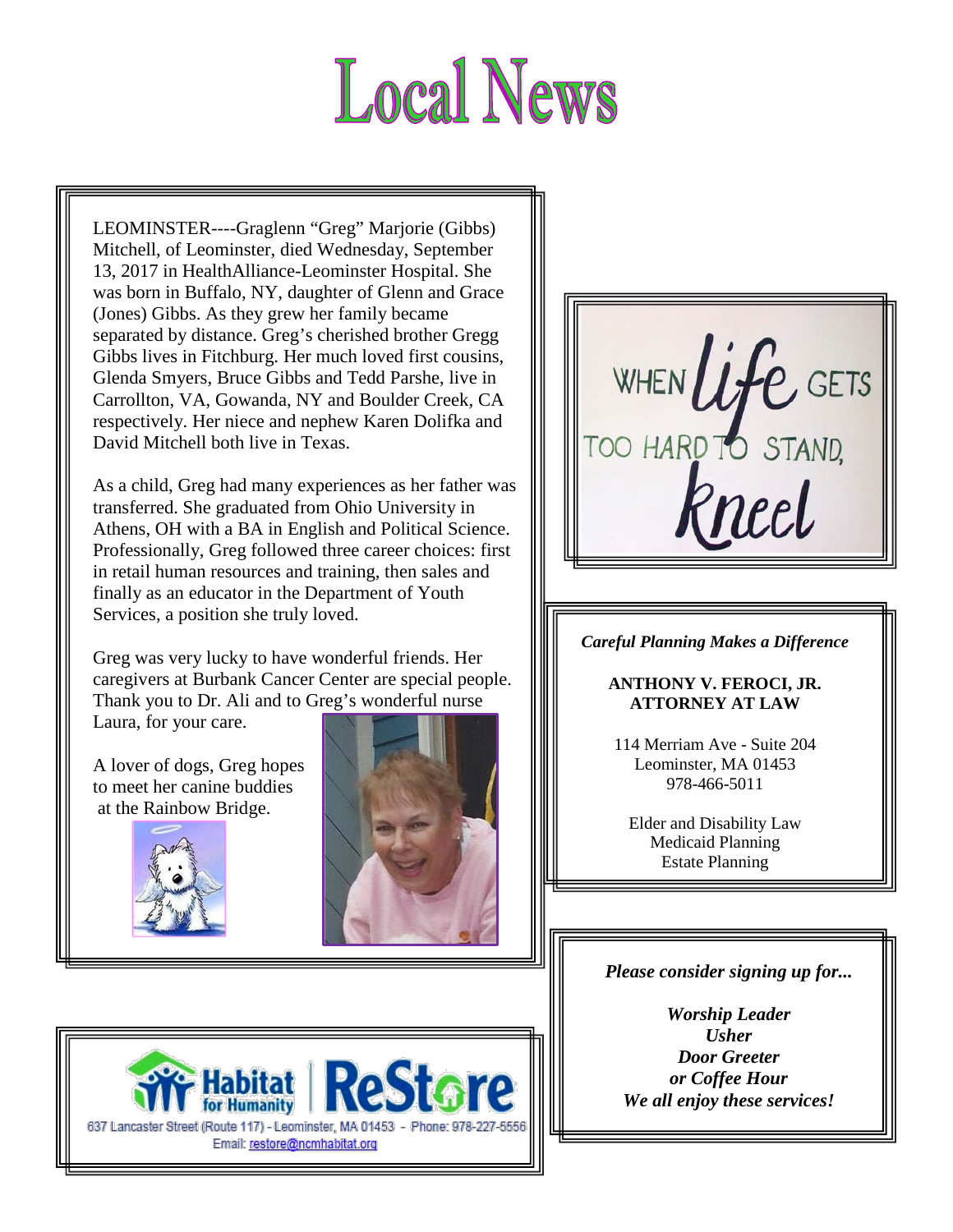# **Local News**

 No one ever asks me about the hymns I play as a prelude on Sunday morning.

I don't know if you have favorites or are meaningful to you. But they all are meaningful to me and as I play them sometimes I can recall some of my christen friends who were very special to me. No matter which one I happen to be playing, If Diane Hope is there I can hear her humming softly to each and every one of them. It's so nice to hear.

So I will list some of them:

I am thine o Lord, Living for Jesus, More love to thee O Christ, My faith looks up to thee, Near to the heart of God, Nearer my God to thee, Oh love that will not let me go, Precious Lord, take my hand, Jesus when I think of thee, Savior like a shepherd lead us, Rock of ages cleft for me, What a friend we have in Jesus, When I survey the wondrous cross, Aside with me, Breathe on me breath of God, Blessed assurance, Jesus is mine, Come holy spirit, Great is thy faithfulness, and lastly, one so dear to my heart, Dear Lord and father of mankind. The theme hymn of Ocean park services.

 Some hymns I don't play because some remember them as to sentimental.

Blessings: Marilyn Carter



#### Not really how I imagined the second coming !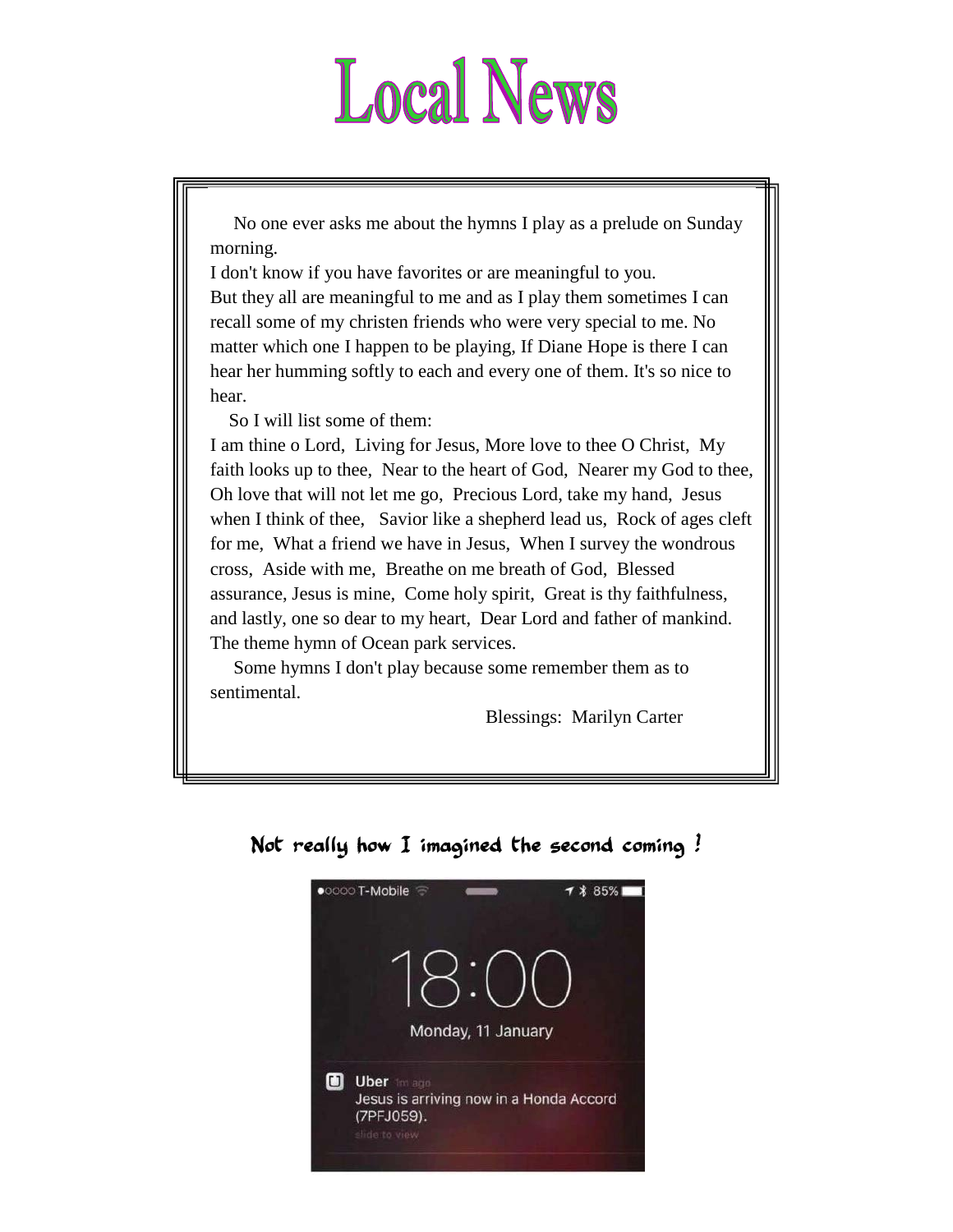# **Central Massachusetts Baptist Association**

**presents** 

# **"Simple Church"**

At the Fall Meeting, Saturday, October 21, 2017

Location:

First Baptist Church of North Oxford 693 Main St. (Route 12) North Oxford, MA

 Registration Begins at 10:30 A.M. \$10.00 per person (\$30.00 maximum per family)

Program Begins at 11:00 A.M.

 *For more information please contact: Rev. Becky Tornblom, Moderator: [beckytornblom@msn.com](mailto:beckytornblom@msn.com) Or*

*Mark Bigelow, Treasurer: msb080456@aol.com*

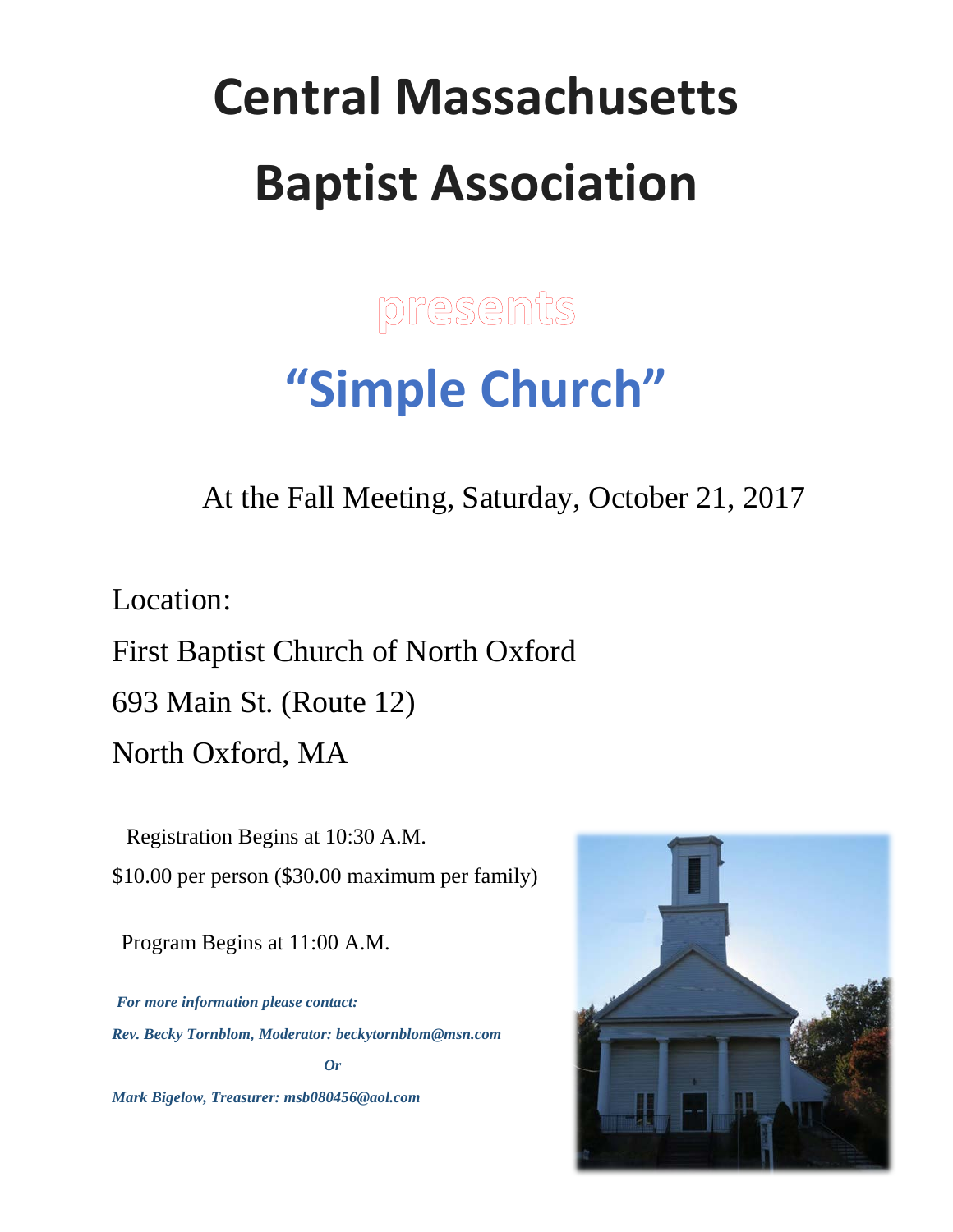

- 02. Craig Poole
- 02. Brady Blake
- 17. Ruth Abell
- 22. Donna Knight
- 23. Olivia Ruschioni
- 25. Timothy Primeau
- 27. Pam Chapman
- 28. Kristen Primeau
- 31. Jason Ruschioni



**October Birthdays October Anniversaries**



30. James & Kristen Primeau



IF YOU'RE BIRTHDAY OR ANNIVERSARY IS NOT HERE, LET US KNOW AND WE'LL INCLUDE IT IN THE BEACONLIGHT! REMEMBER TO NOTIFY THE CHURCH OFFICE WITH ADDITIONS OR CORRECTIONS TO YOUR ADDRESS OR TO OUR MONTHLY LISTING OF BIRTHDAYS AND ANNIVERSARIES CONTACT THE CHURCH OFFICE 978-345-5622 E-MAIL: FBCBEACONLIGHT@COMCAST.NET